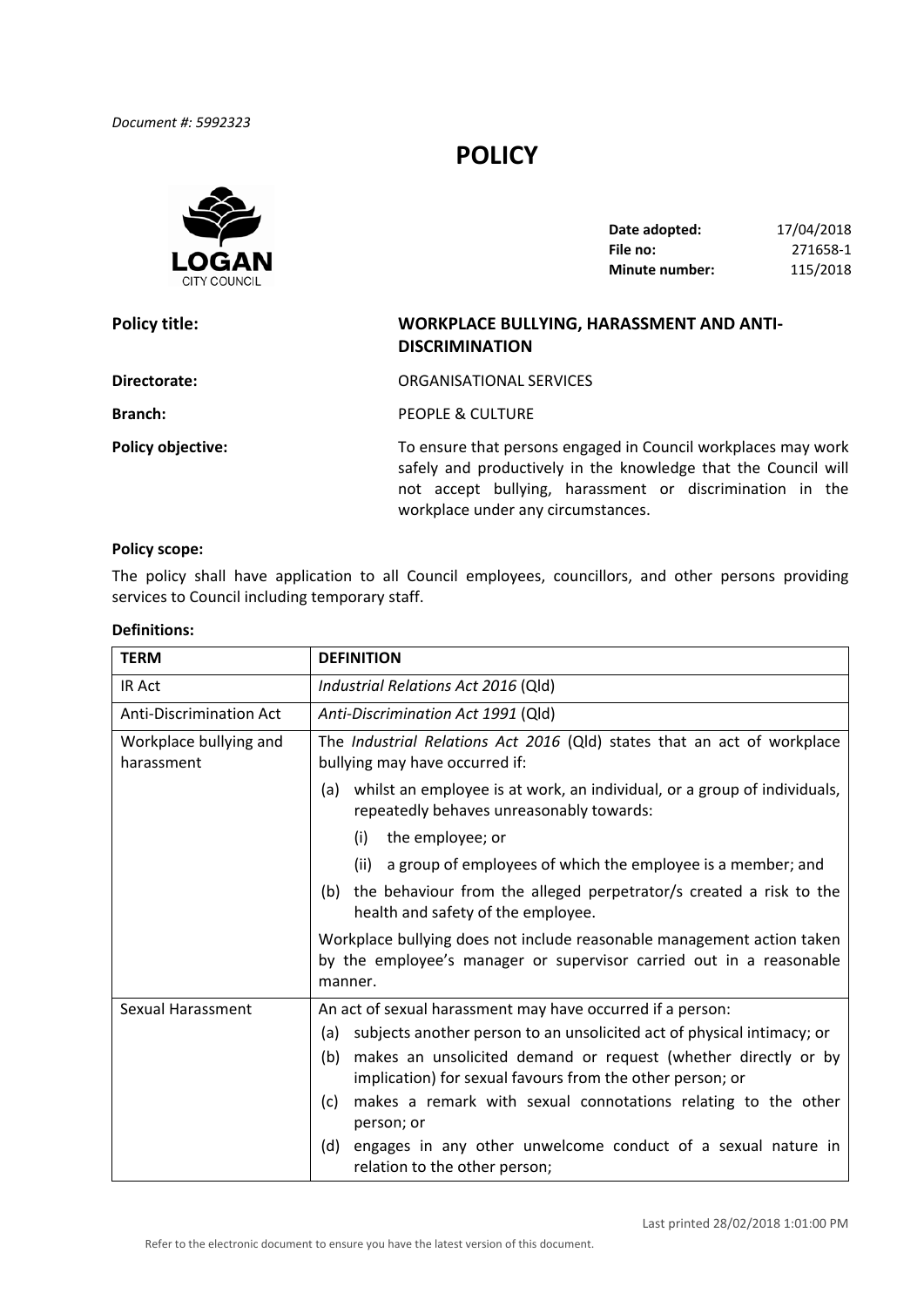| <b>TERM</b>             | <b>DEFINITION</b>                                                                                                                                                                                                           |  |  |
|-------------------------|-----------------------------------------------------------------------------------------------------------------------------------------------------------------------------------------------------------------------------|--|--|
|                         | and the person engaging in the conduct described in paragraphs (a), (b), (c)<br>or (d) does so:                                                                                                                             |  |  |
|                         | with the intention of offending, humiliating or intimidating the other<br>(a)<br>person; or                                                                                                                                 |  |  |
|                         | in circumstances where a reasonable person would have anticipated<br>(b)<br>the possibility that the other person would be offended, humiliated<br>or intimidated by the conduct.                                           |  |  |
| Unlawful Vilification   | Means a public act capable of inciting hatred towards, serious contempt<br>for, or severe ridicule of a person or group of persons on the ground of<br>race, religion, sexuality or gender identity of the person or group. |  |  |
| Direct discrimination   | If a person treats, or proposes to treat, a person with an attribute (as listed<br>in section 5 below) less favourably than another person without the<br>attribute.                                                        |  |  |
| Indirect discrimination | Happens if a person imposes, or proposes to impose, a term-                                                                                                                                                                 |  |  |
|                         | with which a person with an attribute does not or is not able to<br>(a)<br>comply; and/or                                                                                                                                   |  |  |
|                         | with which a higher proportion of people without the attribute<br>(b)<br>comply or are able to comply                                                                                                                       |  |  |
|                         | that is not reasonable.                                                                                                                                                                                                     |  |  |

#### **Policy statement:**

# **1. Behaviours that may constitute workplace bullying and/or harassment:**

Behaviours that may be regarded as workplace bullying and harassment in circumstances where that behaviour is repeated or occurs as part of a pattern of different behaviours include:

- use of abusive, insulting or offensive language;
- repeated threats of dismissal or other severe punishment without a valid reason;
- constant ridicule and being put down;
- practical jokes or initiation;
- leaving offensive messages on email or the telephone, or on social networking sites;
- sabotaging a person's work, for example, by deliberately withholding information or supplying incorrect information, hiding documents or equipment;
- setting unreasonable timelines or constantly changing deadlines;
- setting tasks that are unreasonably below or beyond a person's skill level;
- changing work arrangements such as rosters and leave to deliberately inconvenience a particular worker or workers;
- deliberately excluding or isolating a person from work‐related activities;
- persistent and unjustified criticisms, often about petty, irrelevant or insignificant matters;
- humiliating a person through gestures, sarcasm, criticism and insults, often in front of customers, management or other workers;
- spreading gossip or false, malicious rumours about a person;
- targeting or threatening harm to a person or their property due to their race, religious beliefs or gender identity; and/or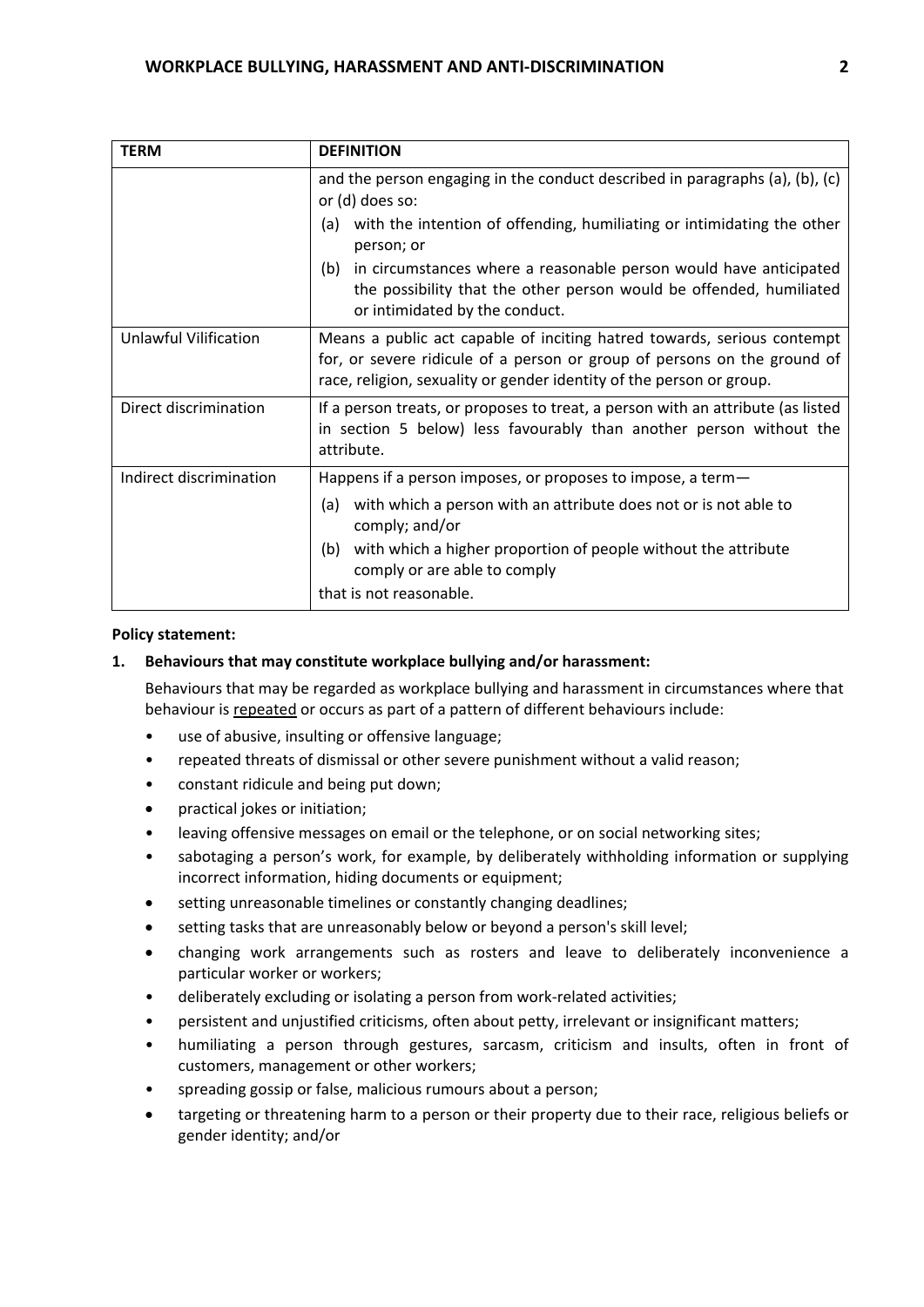workplace mobbing ‐ deliberate attempt to force a person out of their workplace by humiliation, general harassment, emotional abuse for other types of workplace bullying by a group and executed by a leader.

Certain types of harassment may constitute a criminal offence. Examples include:

- stalking; and/or
- threatening harm to a person or their property.

# **2. Behaviours that may constitute sexual harassment:**

Behaviours that may be regarded as sexual harassment include:

- unwelcome touching;
- **•** staring or leering;
- **•** suggestive comments or jokes;
- sexually explicit emails, pictures or posters;
- requests for sex or physical affection;
- intrusive questions about a person's private life or body;
- unnecessary familiarity, such as deliberately brushing up against someone;
- insults or taunts based on sex or sexuality; and/or
- sexually explicit emails.

 Importantly, the intention of the perpetrator does not define whether certain conduct constitutes workplace bullying or sexual harassment. It is sufficient that a reasonable person would consider the behaviour in question likely to offend, intimidate or humiliate.

Certain types of sexual harassment may constitute a criminal offence. Examples include:

- sexual assault; and/or
- indecent exposure.

# **3. What is not considered workplace bullying or harassment:**

 Constructive feedback and counselling received on work performance does not constitute workplace bullying or harassment.

 A non‐exhaustive list of situations that would generally constitute reasonable management action may include:

- setting realistic and achievable performance goals, standards and deadlines;
- fair and appropriate rostering and allocation of working hours;
- transferring a worker to another area or role for operational reasons;
- bypassing someone for a promotion where a fair and transparent process is followed;
- highlighting unsatisfactory work performance in an honest, fair and constructive way;
- informing a worker about unreasonable behaviour in an objective and confidential way;
- implementing organisational changes or restructuring; and/or
- taking disciplinary action where it is appropriate or justified in the circumstances.

 Occasional differences of opinion, conflicts and problems may arise in working relationships – these are part of working life and will not necessarily constitute workplace bullying or harassment.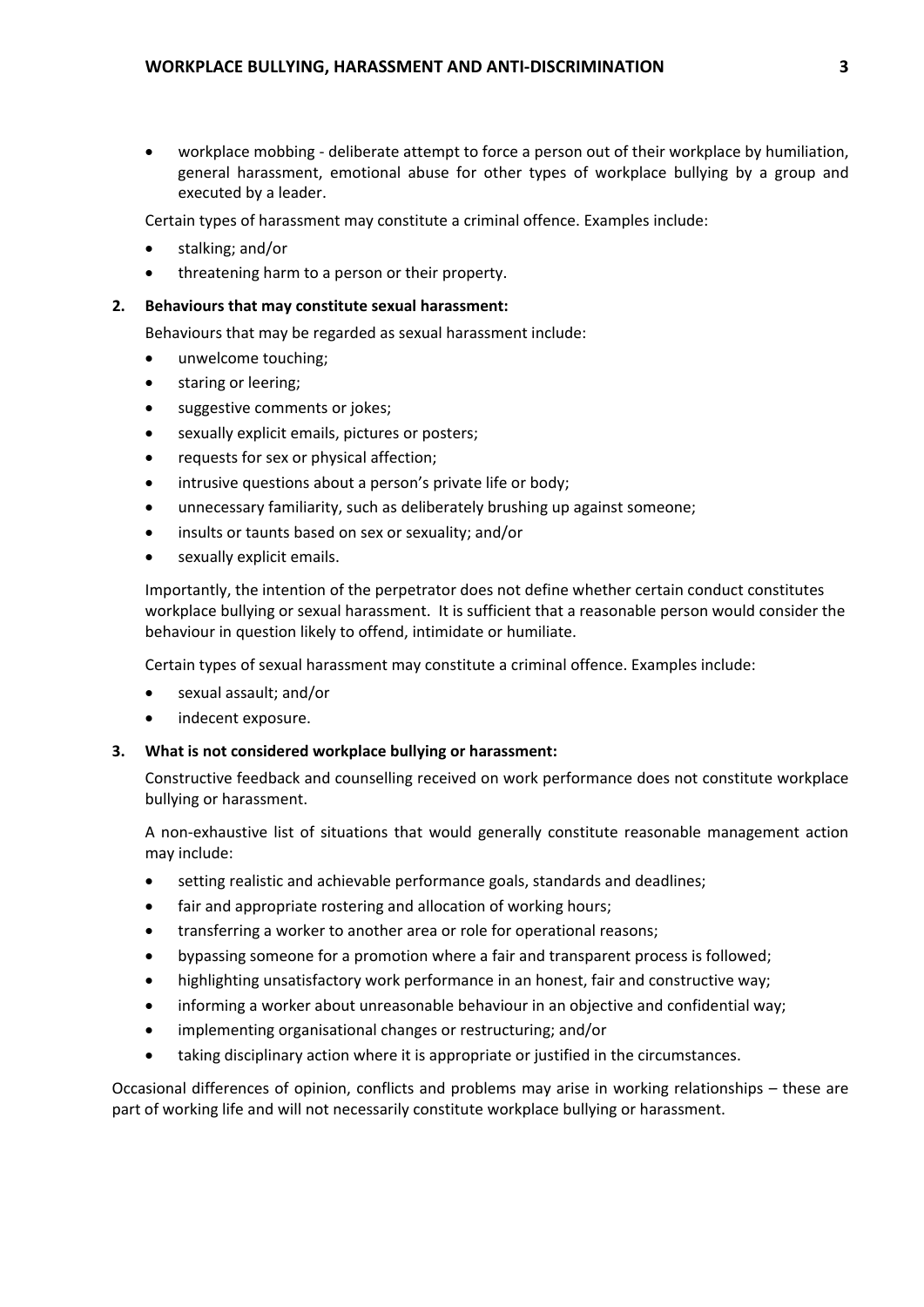### **4. Strategies to eliminate workplace bullying and harassment:**

 Council aims to eliminate workplace bullying and/or harassment by implementing measures to support staff which include:

- providing access to trained, dedicated contact officers;
- access to Council's employee assistance program;
- providing all staff with workplace bullying and harassment awareness training;
- implementation and regular reviews of a workplace bullying and harassment policy, guidelines on dealing with workplace harassment and bullying, Code of Conduct policies and a Grievance Procedure; and/or
- use of survey tools for identifying unproductive behaviours and coaching staff to change these to constructive behaviours.

# **5. What is considered discrimination?**

 The *Queensland Anti‐Discrimination Act 1994* (Qld) defines unlawful discrimination as discrimination against any person due to their:

- **•** gender or gender identity;
- marital status;
- pregnancy;
- parental status;
- breastfeeding:
- race;
- age;
- impairment;
- religion;
- political belief or activity;
- trade union activity;
- lawful sexual activity;
- sexuality;
- family responsibilities; and/or
- association with a person who has any of the attributes listed above.

# **6. Responsibilities of Councillors, management and employees:**

Council requires all Councillors, management and employees to:

- comply with this policy to;
- not tolerate unacceptable behaviour;
- maintain privacy during investigations; and
- immediately report incidents of workplace bullying, harassment or discrimination to the appropriate contact person, as outlined in the Guidelines on Workplace Harassment and Bullying ‐ Working Together.

 Managers shall promote obligations that arise from the Workplace Bullying, Harassment and Anti‐ Discrimination policy, treat complaints seriously, and will ensure that a person who lodges a complaint, or any witness to the behaviour complained of, is not victimised.